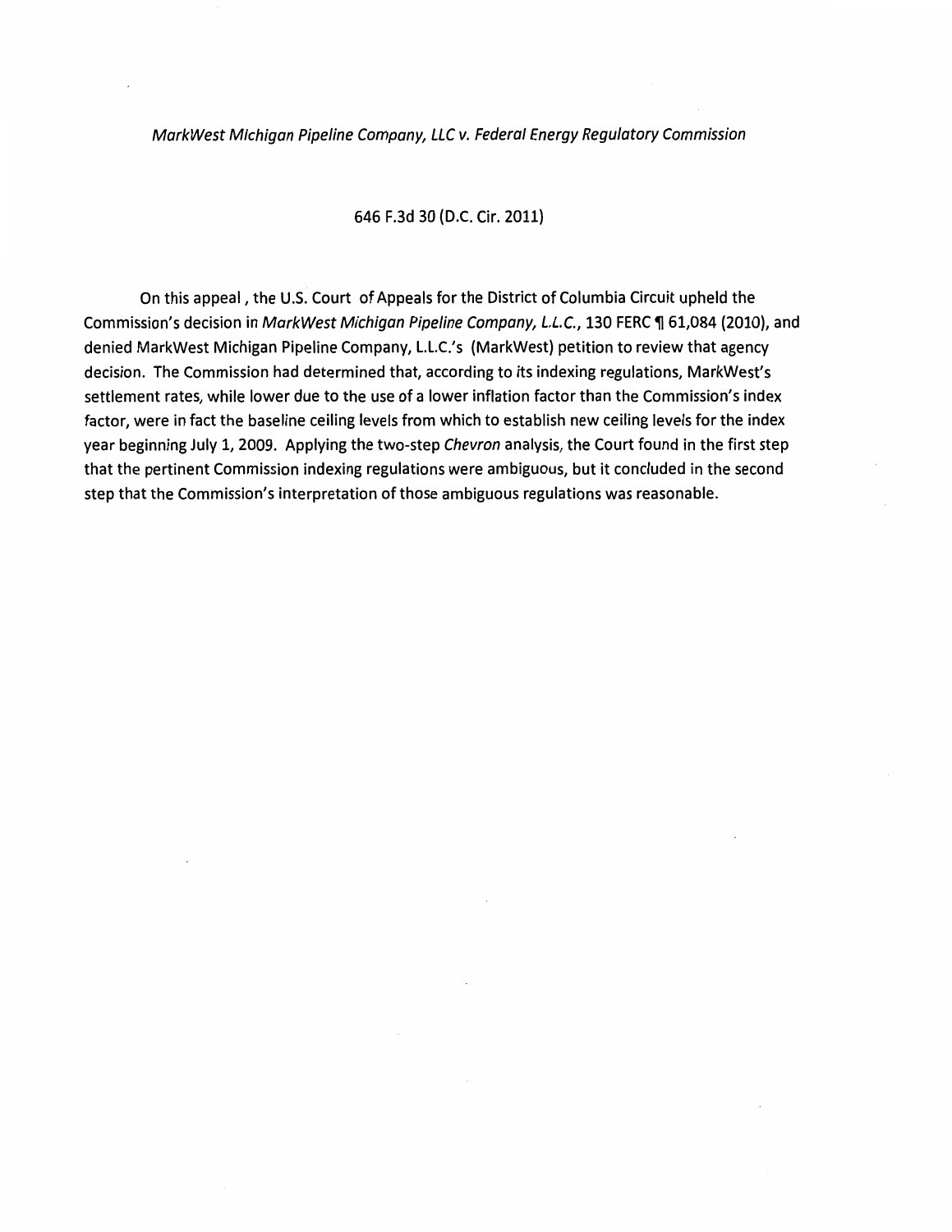#### MarkWest Michigan Pipeline Co., LLC v. F.E.R.C., 646 F.3d 30 (2011)

396 U.S.App.D.C. 157

646 F.3d 30 United States Court of Appeals, District of Columbia Circuit.

MARKWEST MICHIGAN PIPELINE COMPANY, LLC, Petitioner v. FEDERAL ENERGY REGULATORY

COMMISSION and United States of America, Respondents GulfMark Energy, Inc., Intervenor.

No. 10-1075. | Argued Jan. 18, 2011. | Decided July 1, 2011.

#### Synopsis

Background: Oil pipeline owner petitioned for review of order of the Federal Energy Regulatory Commission (FERC), 126 FERC P 61300, rejecting owner's proposed rates after expiration of three-year agreement with two of three shippers to restrict rate increases.

Holdings: The Court of Appeals, Griffith, Circuit Judge, held that:

 $[1]$  FERC reasonably interpreted agreement as setting new initial rates that could not be adjusted for inflation until one year later, and

 $[2]$  FERC reasonably treated agreement as one in which parties unanimously agreed to rate in writing.

Petition denied.

West Headnotes (7)

Ill Public Utilities C=Review and detennination in general

> Under *Chevron,* the Court of Appeals defers to the Federal Energy Regulatory Commission's (FERC's) interpretation of language in a settlement agreement resolving rate disputes, based on explicit Congressional delegation to 141 Carriers FERC of broad powers over ratemaking,

including the power to analyze relevant contracts, and on FERC's familiarity with the field of enterprise to which the contract pertains.

1 Cases that cite this headnote

 $[2]$ 

Public Utilities C=Review and detennination in general

Under *Chevron,* the Court of Appeals first considers de novo whether a settlement agreement unambiguously addresses the matter at issue before the Federal Energy Regulatory Commission (FERC); if so, the language of the agreement controls, but if the agreement is ambiguous or silent, the court defers to FERC's construction of the provision at issue so long as that construction is reasonable.

1 Cases that cite this headnote

 $[3]$ Carriers ,>Charges in general Carriers c=Change of rates

> Court of Appeals would defer to Federal Energy Commission's interpretation of settlement agreement, if reasonable, with regard to setting oil pipeline owner's rates consistent with rates charged under agreement, rather than using pre-moratorium period rate and applying FERC's inflation measure as if agreement did not exist, following expiration of agreement's three-year moratorium on rate increases, where agreement was silent on matter of how to set ceiling on rates following moratorium period.

I Cases that cite this headnote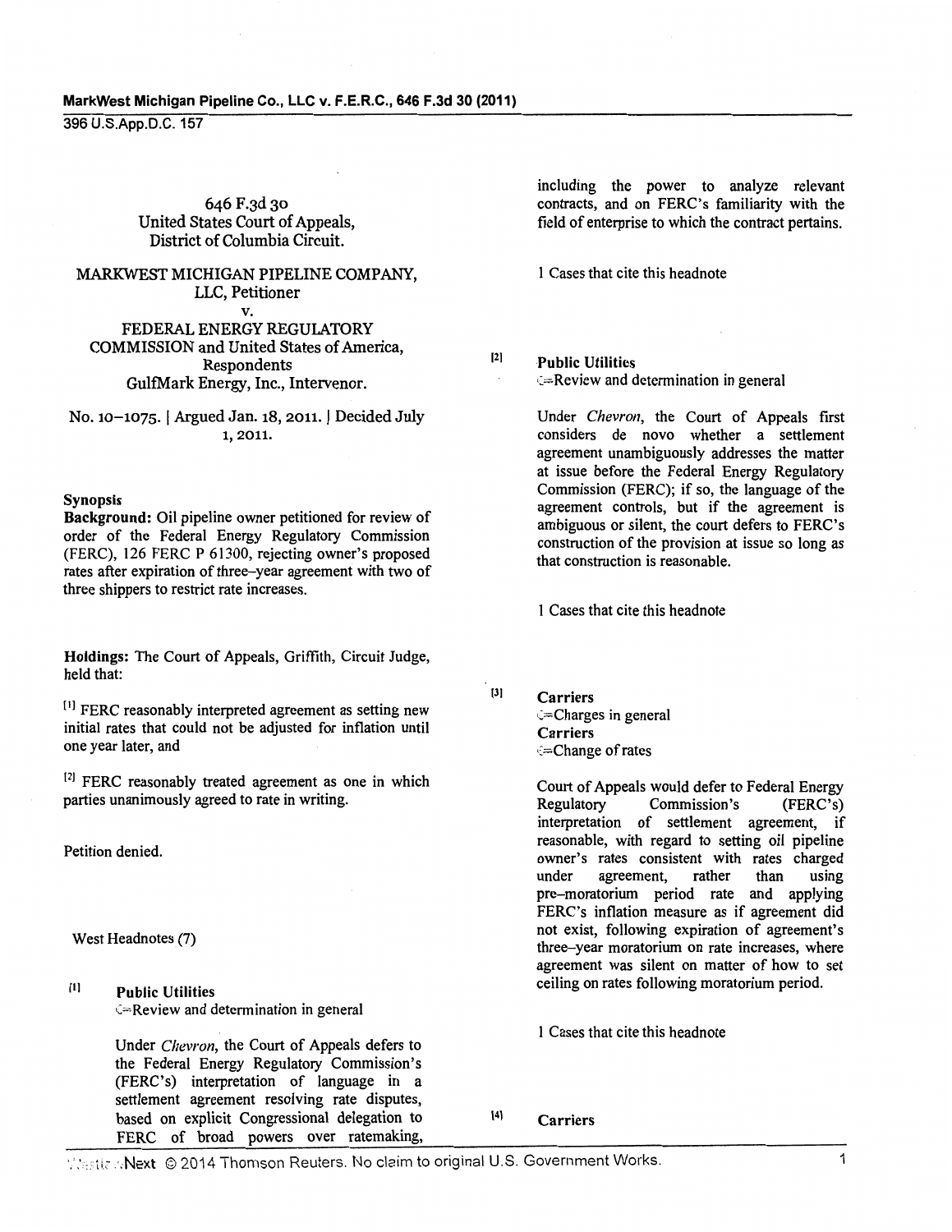(=Change of rates Compromise and Settlement (=Construction of Agreement

Fact that settlement agreement between oil pipeline owner and shippers used Federal<br>Energy Regulatory Commission (FERC) Regulatory Commission (FERC) indexing during agreement's three-year moratorium on rate increases did not establish any baseline that parties expected FERC indexing methodology to apply after moratorium period ended.

Cases that cite this headnote

(5) Carriers  $\epsilon$ =Change of rates Compromise and Settlement  $\subset$ Construction of Agreement

> Federal Energy Regulatory Commission (FERC) reasonably interpreted settlement agreement as setting new initial rates that oil pipeline owner could charge shippers, which by rule could not be adjusted for inflation until one year later, even though that adjustment date was several months after expiration of agreement's three-year moratorium on rate increases, where agreement used same basic approach as FERC's indexing methodology for inflation adjustments during moratorium period, agreement was silent as to whether it set new initial rate, and it therefore followed that parties could have intended to similarly use fair, inflation-adjusted rates during moratorium period to set fair initial rate for calculating future rate increases. 18 C.F.R. *§* 342.3(d)(5).

Cases that cite this headnote

(6)

**Carriers** (=Charges in general Compromise and Settlement (=Construction of Agreement

Federal Energy Regulatory Commission (FERC) acted reasonably in treating settlement

agreement between oil pipeline owner and two of three shippers as one in which proposed rate was unanimously agreed to in writing, rather than as one in which rate was set by method other than FERC indexing, even though scenario did not squarely fit either regulation, given FERC's unique expertise and policymaking prerogatives on these issues. 18 C.F.R. §§ 342.3(d)(5), 342.4(c).

Cases that cite this headnote

171 Administrative Law and Procedure •>Administrative construction

> Agency's interpretation of its own ambiguous regulations is controlling unless plainly erroneous or inconsistent with the regulation.

Cases that cite this headnote

\*31 On Petition for Review of Orders of the Federal Energy Regulatory Commission.

#### Attorneys and Law Firms

Charles F. Caldwell argued the cause for petitioner. With him on the briefs was Elizabeth B. Kohlhausen.

Carol J. Banta, Attorney, Federal Energy Regulatory Commission, argued the cause for respondents. With her on the brief were Robert B. Nicholson and Robert J. Wiggers, Attorneys, U.S. Department of Justice, Thomas R. Sheets, General Counsel, Federal Energy Regulatory Commission, and Robert H. Solomon, Solicitor. John J. Powers, III, Attorney, U.S. Department of Justice, entered an appearance.

Before: GINSBURG and GRIFFITH, Circuit Judges, and RANDOLPH, Senior Circuit Judge.

### Opinion

Opinion for the Court filed by Circuit Judge GRIFFITH.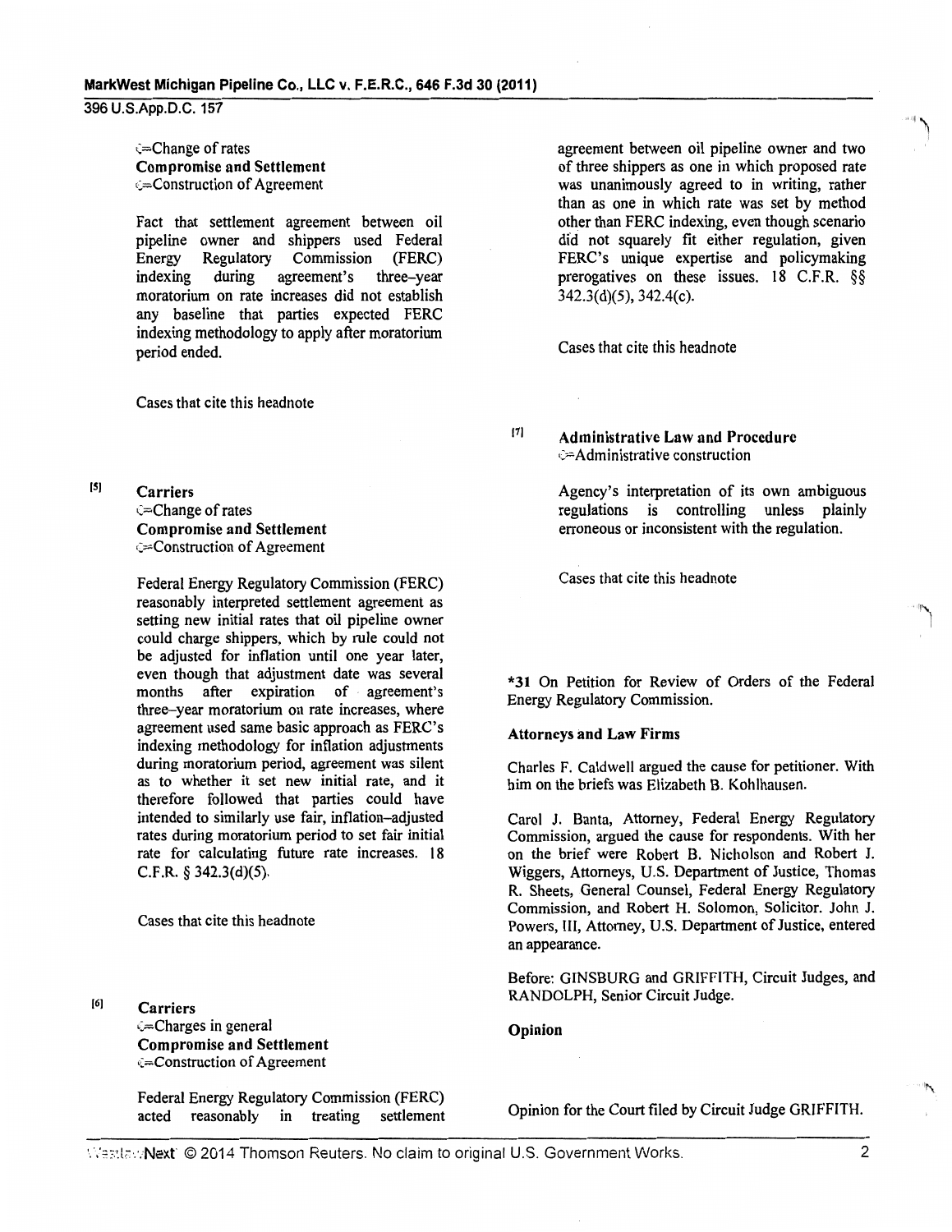#### GRIFFITH, Circuit Judge:

\*\*158 To settle a dispute over rates, oil pipeline owner Mark West agreed with two of its three shippers to restrict rate increases for a three-year period. But neither the agreement nor the relevant regulations clearly lay out how to determine the rates MarkWest may charge now that the three-year period is past. MarkWest proposed its view, which the Federal Energy Regulatory Commission (FERC) rejected and replaced with its own. Finding both the agreement and the regulations ambiguous, we defer to the reasonable views of the Commission and deny Mark West's petition for review.

I

To reduce costs, delays, and uncertainties associated with determining whether rates are just and reasonable, Congress enacted the Energy Policy Act of 1992 (EPAct), Pub.L. No. 102-486, 106 Stat. 2776.' The EPAct required FERC to establish \*\*159 \*32 "a simplified and generally applicable ratemaking methodology for oil pipelines." *!d.*  § 1801, 106 Stat. at 3010 (codified at 42 U.S.C. § 7172 note). In 1996, FERC promulgated Order No. 561 to implement this mandate. *See* Order No. 561, *Revisions to Oil Pipeline Regulations Pursuant to the Energy Policy Act of 1992,* 58 Fed.Reg. 58,753 (Nov. 4, 1993). *See generally Ass 'n of Oil Pipe Lines v. FERC,* 83 F.3d 1424 (D.C.Cir.1996) (upholding Order No. 561 ).

Order No. 561 uses an "indexing system" to set "ceiling levels" that limit increases in pipeline rates. 58 Fed.Reg. at 58,754. The calculation of that ceiling begins with an "initial rate"-a baseline rate that FERC has determined to be just and reasonable for any one of three reasons: ( 1) it was grandfathered in by the EPAct, *see* Pub.L. No. 102-486, § 1803, 106 Stat. at 3011 (codified at 42 U.S.C. § 7172 note); (2) the pipeline has filed evidence of the actual costs of operation to support the rate, *see* 18 C.F.R. § 342.2(a); or (3) one shipper has agreed in writing to pay the rate and no other shipper has protested, *see id.* § 342.2(b). The initial rate is the rate the pipeline charges during the first "index year"-the period from July 1 to June 30. Each year thereafter, the pipeline's price hikes are limited by a ceiling level that accounts for inflation. To determine its first inflation adjustment, a pipeline owner multiplies its initial rate by the FERC Oil Pipeline Index, a coefficient FERC publishes annually based on the Department of Labor's Producer Price Index for Finished Goods. The next year, the pipeline owner adjusts its ceiling level "by multiplying the previous index year's ceiling level by the most recent [FERC coefficient]." *!d.* §  $342.3(d)(1)$ . That process is repeated for each successive index year. In this case especially, it is important to note that even though a pipeline owner may charge a rate below the ceiling level, *see id.* § 342.3(a), the maximum charge for the next year is computed by multiplying the current year's ceiling level by the Oil Pipeline Index for that year, and not by the actual rate charged, *id.* §  $342.3(d)(1)$ .

An example illustrates how FERC uses indexing. Suppose that the Commission found that a pipeline's rate of 100 cents per barrel in 2005 was just and reasonable, permitting the owner to set this price as his pipeline's initial rate. Because the Commission's inflation index for the year starting July 1, 2006, was 1.061485, 71 Fed.Reg. 29,951 (May 24, 2006), during the next year the same pipeline could charge no more than 106.1485 cents per barrel, *i.e.,* 100 multiplied by 1.061485. The inflation index for the year starting July 1, 2007, was 1.043186, 119 FERC ¶ 61,155 (May 16, 2007), so in that year the pipeline could charge no more than 110.7326 cents per barrel: the previous year's ceiling level of 106.1485 cents per barrel multiplied by 1.043186.

Once FERC has approved a pipeline's initial rate, that baseline continues to provide the starting point for calculating the pipeline's ceiling levels each year unless and until the pipeline owner establishes a new initial rate. Pursuant to 18 C.F.R.  $\S$  342.3(d)(5), a pipeline owner can set a new initial rate using one of three "method[s] other than indexing": (1) by showing \*\*160 \*33 that it has experienced cost increases that exceed the rate increases indexing would allow, *id.* § 342.4(a); (2) by showing that it lacks market power and therefore could not set a new initial rate that would be anticompetitive, *id.* § 342.4(b); or (3) by showing that all of its shippers consent to a new initial rate, *id.* § 342.4(c). When a pipeline owner is allowed to set a new initial rate under one of these scenarios, that rate becomes the just and reasonable baseline to which the Commission's indexing method applies in subsequent years.

On November 18, 2005, petitioner MarkWest filed rates with the Commission for its Michigan pipeline. Two of the three shippers that use the pipeline-Sunoco and GulfMark Energy---protested. Merit Energy, which does not itself use the pipeline but sells oil to companies that do, also protested. On January 31, 2006, before the Commission considered the dispute, the parties agreed to a settlement, which the Commission subsequently approved.

Although the settlement agreement had no term, it created

Whetter: Next © 2014 Thomson Reuters. No claim to original U.S. Government Works. 3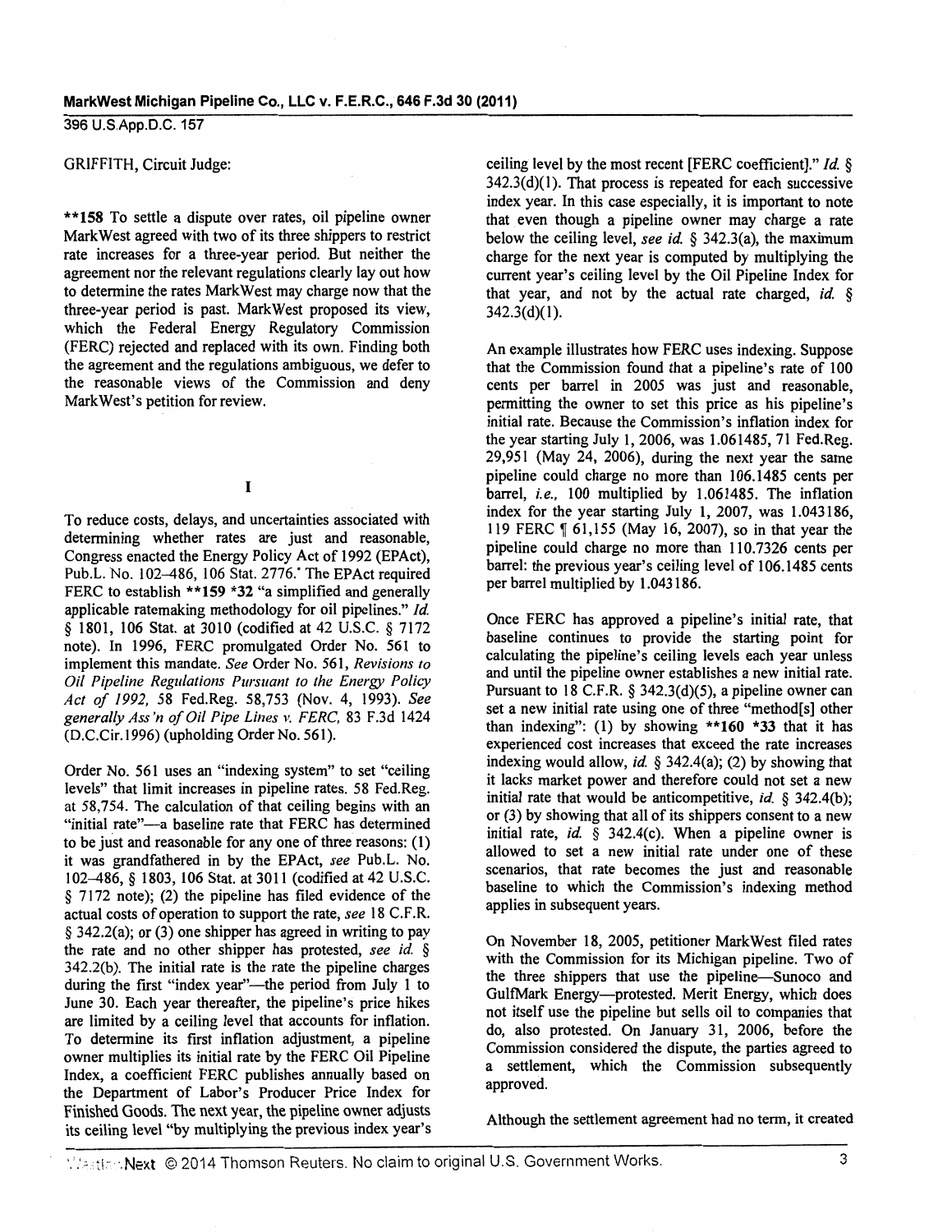a three-year "Moratorium Period" from January 31, 2006, until January 31, 2009, during which the agreement set the maximum rates MarkWest could charge its shippers. Settlement Agreement 4. Like the Commission's indexing method, the settlement agreement set an initial rate for shipping for the first five months of the Moratorium Period, January 31 through June 30, 2006. For the index years that began on July I, 2006, 2007, and 2008, the settlement agreement established an "Annual Inflation Cap" that, like FERC indexing, pegged MarkWest's maximum rates to the Department of Labor's Producer Price Index statistics. Unlike FERC's Oil Pipeline Index, however, the Annual Inflation Cap used a slightly different measure of inflation that in most years yields a lower rate.

But the settlement agreement did not ignore the FERC ceiling levels. During the Moratorium Period, the settlement agreement allowed MarkWest to "increase ... rates" each July I "to reflect ... inflation adjustments as promulgated annually by the FERC," provided that this figure "[did] not exceed [the Annual Inflation Cap]." Settlement Agreement 4. Thus the settlement agreement restricted MarkWest's right to increase pipeline prices to the lesser of either the pipeline's ceiling levels under FERC's indexing system or the increase permitted by the Annual Inflation Cap. As it turned out, for each year of the Moratorium Period, the Annual Inflation Cap provided for rates that were less than the pipeline's ceiling levels.

All agree that the Commission's indexing methodology will govern MarkWest's rates now that the Moratorium Period is past. The only dispute in this case concerns the initial rate Mark West must use to calculate its new annual ceiling levels. Mark West argues that after the end of the Moratorium Period, its ceiling levels should be calculated as if its maximum rates had been set under FERC's indexing methodology all along. In other words, MarkWest would have FERC go back to the initial rate for 2006 and, using that as the baseline, apply its inflation measure for each year thereafter. In contrast, the Commission would simply pick up the rates where the settlement agreement left off, using the last rate under the agreement as the initial rate for the period after the agreement. *See MarkWest Mich. Pipeline Co.,* Order on Tariff Filing and Granting Clarification, 126 FERC  $\P$ 61,300 (Mar. 31, 2009) [hereinafter Order]; *MarkWest Mich. Pipeline Co.,* Order Denying Rehearing, 130 FERC <sup>~</sup>61,084 (Feb. 2, 2010) [hereinafter Rehearing Order].

The Commission's approach creates two consequences MarkWest seeks to avoid. \*\*161 \*34 First, it will require MarkWest to charge substantially lower rates going

forward because it uses a lower initial rate. Second, under the Commission's approach, even though the agreement's Moratorium Period ended on January 31, 2009, MarkWest could not raise its rates until the next index year began on July 1, 2009. The Commission read the settlement agreement as setting new initial rates on July 1, 2008, Order 4, and FERC regulations do not permit a pipeline owner to use indexing to raise its rates above the initial rate until the start of the next index year, 18 C.F.R.  $§$  342.3(d)(5).

 $\sim$ 

On March 31, 2009, the Commission rejected MarkWest's rate filing on the ground that its proposed rates were too high because the settlement agreement established new initial rates on July 1, 2008. 126 FERC  $\P$ 61,300. On February 2, 2010, the Commission denied MarkWest's petition for rehearing. 130 FERC ¶ 61,084. MarkWest filed a timely petition for review in this Court on April 2, 2010. We have jurisdiction pursuant to 28 u.s.c. § 2342 (1976).

# II

III In *National Fuel Gas Supply Corp. v. FERC,* 811 F.2d 1563, 1569-70 (D.C.Cir.1987), we read the Supreme Court's decision in *Chevron U.S.A. Inc. v. Natural Resources Defense Council, Inc.,* 467 U.S. 837, 104 S.Ct. 2778, 81 L.Ed.2d 694 ( 1984), to require deference to the Commission's interpretation of language in a settlement agreement resolving rate disputes. The court identified two reasons for such deference. First, Congress explicitly delegated to FERC broad powers over ratemaking, including the power to analyze relevant contracts. *Nat'/ Fuel Gas Supply Corp.,* 811 F.2d at 1569-70. In this case, the Commission had an important role in the settlement agreement: by its terms the agreement only became binding when approved by the Commission. Settlement Agreement 7. Second, in rate-setting cases like this one, the Commission has "familiarity with the field of enterprise to which the contract pertains." *Nat 'I Fuel Gas Supply Corp.,* 811 F.2d at 1570.

<sup>[2]</sup> Applying *Chevron*, "we first consider *de novo* whether the settlement agreement unambiguously addresses the matter at issue. If so, the language of the agreement controls .... " *Ameren Servs. Co. v. FERC,* 330 F.3d 494, 498 (D.C.Cir.2003) (internal citations omitted). If the agreement is ambiguous or silent, however, "we defer to the Commission's construction of the provision at issue so long as that construction is reasonable." *Koch Gateway Pipeline Co. v. FERC,* 136 F.3d 810, 814-15 (D.C.Cir.1998).

'.".':o:.~r.:-:·:.Neltt © 2014 Thomson Reuters. No claim to original U.S. Government Works. 4

"'~ I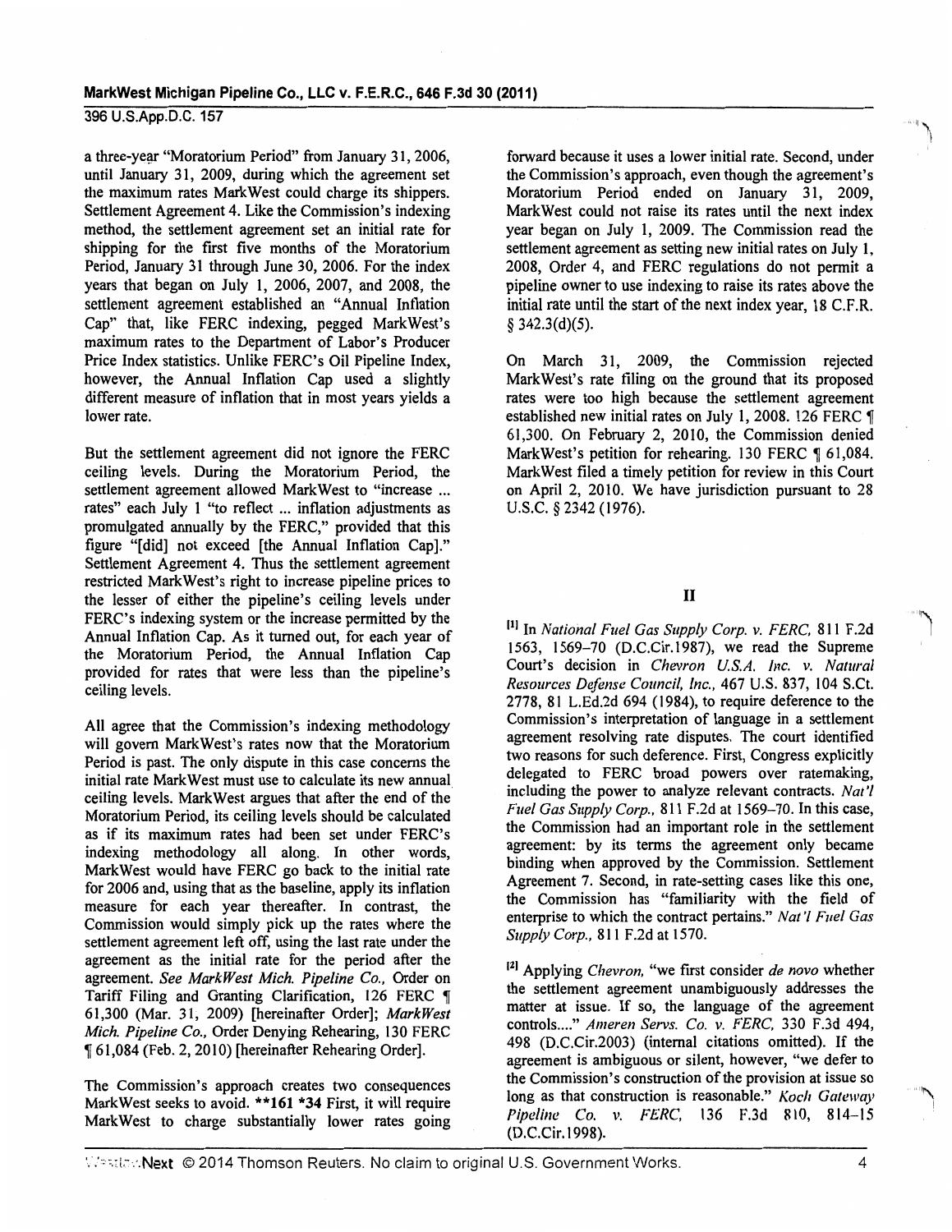<sup>[3]</sup> Step one of this analysis is not difficult because the settlement agreement is silent on the matter of how to set the ceiling on rates following the Moratorium Period. Under these circumstances, we must defer to the Commission's interpretation if reasonable.

141 MarkWest argues that the settlement agreement did not change its initial rates, observing that during the Moratorium Period the agreement required the parties to calculate the maximum rate MarkWest could have charged under the Commission's indexing method. Though this rate could only be charged if it were lower than the rate derived under the Annual Inflation Cap, MarkWest contends that the agreement's use of FERC indexing somehow shows that the parties did not intend to change the pipeline's initial rates.

The Commission addressed this argument in its Rehearing Order, explaining that "(t]he fact that MarkWest's Settlement **\*\*162** \*35 ... uses the Commission's indexing regulations as a procedural framework to implement the Settlement does not change the character of the rates Mark West filed pursuant to the terms of the Settlement." Rehearing Order 7. That is, the settlement agreement's use of FERC indexing during the Moratorium Period reveals little, if anything, about what baseline the parties expected FERC indexing to use after the Moratorium Period ended.

<sup>[5]</sup> MarkWest also challenges the Commission's view that the settlement agreement established new initial rates for the index year that began on July 1, 2008, which could not be adjusted for inflation until July 1, 2009, the start of the next index year. *See* 18 C.F.R. § 342.3(d)(5) (providing that when a pipeline owner establishes a new initial rate, that rate will be the applicable ceiling level until the start of the next index year). MarkWest argues that the Commission's interpretation reads out of the agreement the January 31, 2009, end date of the Moratorium Period by effectively extending this period to July 1. Pointing to the "cardinal principle of contract construction ... that a document should be read to give effect to all its provisions," *Segar* v. *Mukasey,* 508 F.3d 16, 22 (D.C.Cir.2007) (internal quotation marks omitted), MarkWest argues that the Commission treats the three-year Moratorium Period as if it were actually three years and five months long.

But this mischaracterizes what the Commission has done. As explained in its Rehearing Order, the Commission simply reads the agreement as setting new initial rates on July 1, 2008. Rehearing Order 8. Under the Commission's regulations, a pipeline owner cannot adjust an initial rate

for inflation until the beginning of the next index year, which in this instance began on July 1, 2009. *See* 18 C.F.R. § 342.3(d)(5). But the Commission did nothing to extend the Moratorium Period, and MarkWest was free to change its rates in other ways once the period ended. For example, during the Moratorium Period MarkWest could not set new initial rates in excess of the rates it was permitted to charge under the Annual Inflation Cap. Once the Moratorium Period ended, however, it was free to depart from the Annual Inflation Cap's limits on new initial rates so long as it did so in a way that the Commission's regulations allow. Despite MarkWest's arguments to the contrary, we conclude that the agreement is ambiguous as to whether it established new initial rates.

In the face of this ambiguity, the Commission's reading of the settlement agreement was reasonable. As the Commission recognized, Order 4, the parties specified a method for calculating maximum annual rate increases during the Moratorium Period that closely tracks the FERC indexing methodology by using the maximum rates from one year as the basis for calculating the next year's ceiling levels. Like FERC indexing, the settlement agreement's Annual Inflation Cap specifies a formula for deriving a coefficient based on the Department of Labor's Producer Price Index inflation statistics. The settlement agreement also directs MarkWest to calculate its maximum annual rate increases by multiplying this coefficient by the previous year's maximum rates. Though the Annual Inflation Cap and FERC indexing incorporate different measures of inflation, they use the same basic approach.

These similarities suggest that the parties may have intended a further similarity as well. FERC indexing uses the maximum rate a pipeline owner is allowed to charge in one year to calculate the maximum rate that it may charge the next year. In the same way, the parties may have intended to use the maximum rate MarkWest was allowed to charge at **\*\*163** \*36 the end of the Moratorium Period to calculate rates after the Moratorium Period ended. The parties agreed that the Annual Inflation Cap would provide fair, inflation-adjusted maximum rates during the Moratorium Period, and it would hardly be surprising if they also thought the Annual Inflation Cap would provide a fair initial rate for calculating future rate increases. The settlement agreement does not clearly adopt this approach, but neither does it rule out this possibility. Confronted with such silence, we defer to the Commission's reasonable view of the matter.

Westler: Next © 2014 Thomson Reuters. No claim to original U.S. Government Works. 5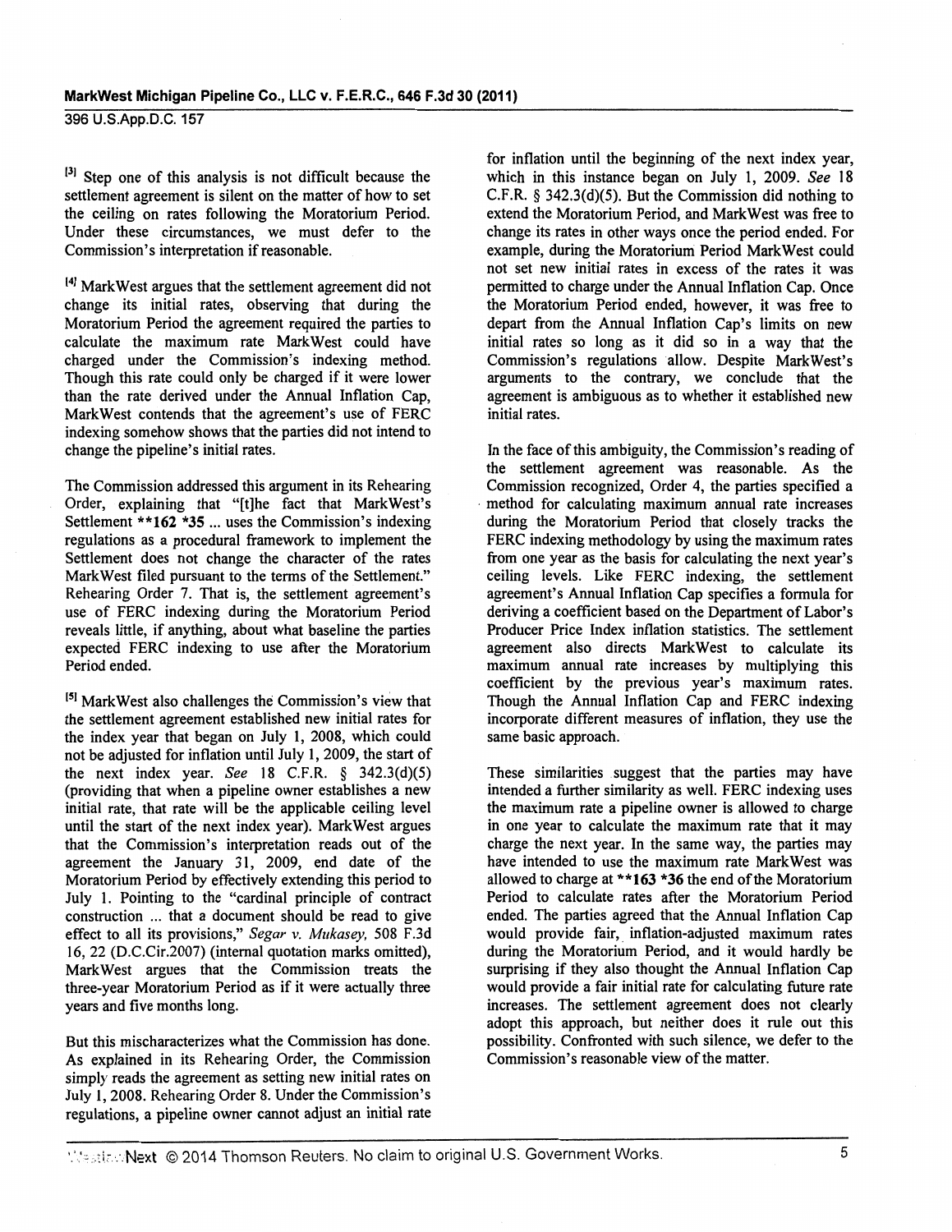# III

161 1'1 MarkWest argues in the alternative that the Commission's regulations clearly require it to fmd that the settlement agreement did not change the pipeline's initial rates. But the regulations are no less ambiguous on this point than the settlement agreement itself, and, once again, we must defer to the Commission's reasonable views. An agency's interpretation of its own ambiguous regulations is "controlling unless plainly erroneous or inconsistent with the regulation." *Auer v. Robbins,* 519 U.S. 452, 461, 117 S.Ct. 905, 137 L.Ed.2d 79 (1997) (internal quotation marks omitted); *see also Marseilles Land* & *Water Co. v. FERC,* 345 F.3d 916, 920 (D.C.Cir.2003) ( "[A]gencies are entitled to great deference in the interpretation of their own rules.").

This case required the Commission to decide which of two provisions of 18 C.F.R. § 342 should apply to the parties' settlement agreement. As we have already noted, § 342.3(a) allows a carrier to set rates below a given year's ceiling levels without having to reduce its ceilings in subsequent years. MarkWest contends that the settlement agreement did nothing more than what this section provides. The parties merely agreed that rates could be set below the ceiling levels on a temporary basis during the Moratorium Period. Taking advantage of that provision, MarkWest argues, had no effect on the initial rate.

However, under  $\S$  342.3(d)(5) a pipeline in effect establishes new initial rates when it sets rates "by a method other than indexing." The Commission's regulations treat "[s]ettlement rates" as one such method. Section 342.4(c) expressly provides:

*Settlement rates.* A carrier may change a rate without regard to the ceiling level under § 342.3 if the proposed change has been agreed to, in writing, by each person who, on the day of the filing of the proposed rate change, is using the service covered by the rate.

The Commission found that this case fits  $\S$  342.3(d)(5).

MarkWest argues that  $\S$  342.3(a), not  $\S$  342.3(d)(5), applies to the settlement agreement because the agreement's rate regime does not precisely fit § 342.4(c). Section 342.4(c) requires that shippers unanimously consent to a settlement rate, but only two of MarkWest's three shippers were parties to the settlement agreement. Moreover, § 342.4(c) envisions settlements that raise

Footnotes

rather than lower a pipeline's ceiling levels. *See Frontier Pipeline Co. v. FERC,* 452 F.3d 774, 777 (D.C.Cir.2006) ("A pipeline may raise a rate *above* the resulting ceiling level ... only if ... all customers consent."); Order No. 561, 58 Fed.Reg. at 58,764 (explaining that the Commission adopted  $\delta$  342.4(c) to permit carriers to charge rates to which shippers consent "even though these rates may be above the ceiling level that would apply under the indexing methodology").

But neither does the settlement agreement clearly qualify as a § 342.3(a) rate reduction. That provision contemplates a \*\*164 \*37 carrier changing its rates in response to competitive pressures, not in order to settle a legal dispute over whether its ceiling levels are just and reasonable. Order No. 561, 58 Fed.Reg. at 58,759 (explaining how § 342.3's indexing methodology allows carriers "to change rates rapidly to respond to competitive forces"); Order 6 (observing that the regulations allow pipeline owners to "raise their rates at any time to the ceiling rate if the competitive situation later permits such a rate increase because any increase up to that level is presumed to be just and reasonable").

Confronted with a scenario that its regulations did not anticipate, the Commission acted reasonably in treating the settlement agreement as it would treat a  $\S$  342.4(c) settlement. "Because applying an agency's regulation to complex or changing circumstances calls upon the agency's unique expertise and policymaking agency's unique expertise and policymaking prerogatives," *Martin v. Occupational Safety* & *Health ReviewComm'n,* 499 U.S. 144,151, Ill S.Ct. 1171,113 L.Ed.2d 117 (1991), we defer to the Commission's reasonable interpretation of its own regulations.

### IV

For the foregoing reasons, the petition for review is

*Denied.* 

### Parallel Citations

396 U.S.App.D.C. 157

The federal government has regulated interstate oil pipelines as common carriers under the Interstate Commerce Act (ICA) since